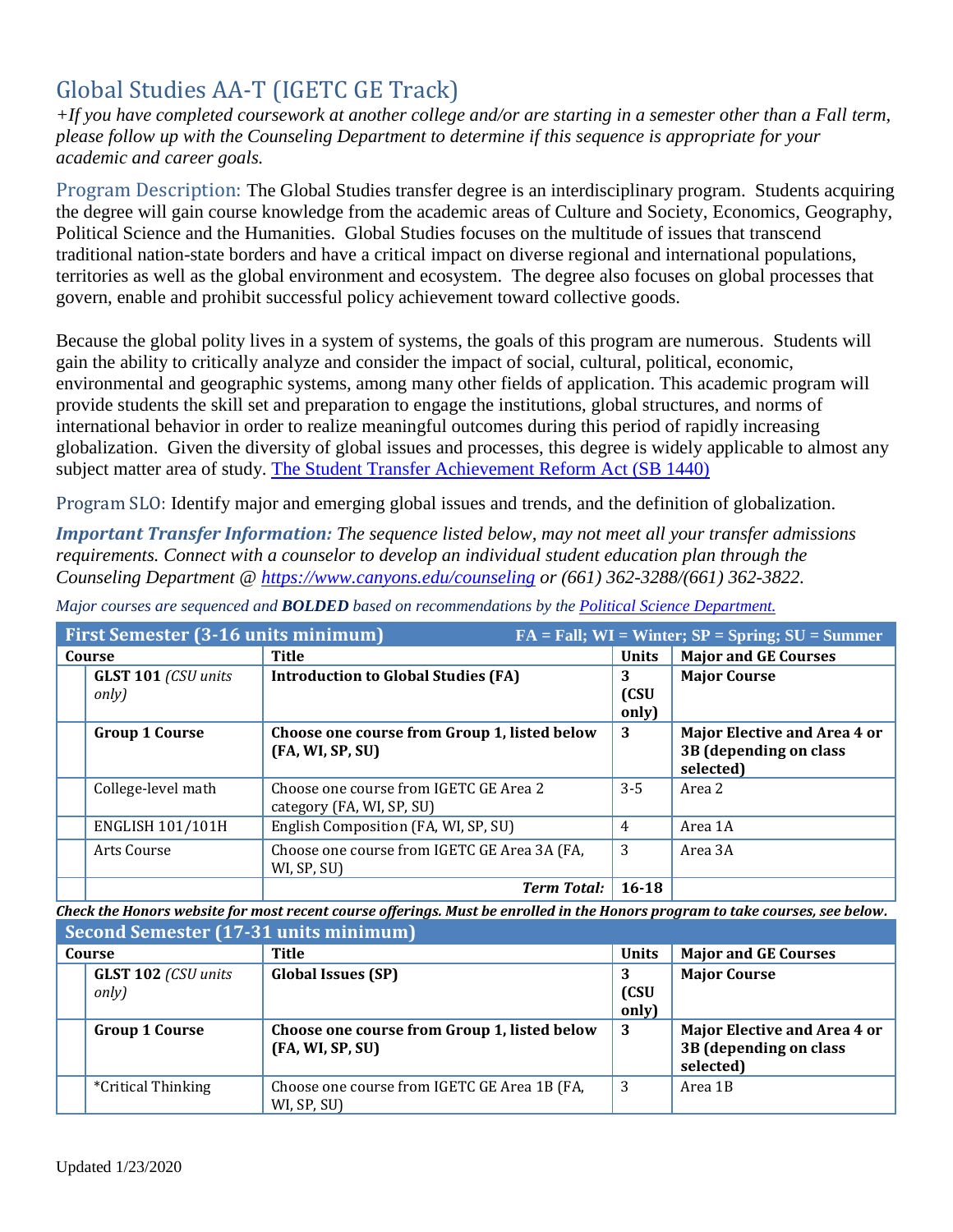| Second Semester (17-31 units minimum)            |                                                                                                                  |    |                                      |
|--------------------------------------------------|------------------------------------------------------------------------------------------------------------------|----|--------------------------------------|
| American Institutions -<br>Choose Option I or II | Complete first course in chosen option - (note:<br>must take both classes within one option) (FA,<br>WI, SP, SU) | -3 | American Institutions and<br>Area 3B |
| COMS 105/105H                                    | Fundamentals of Public Speaking (FA, WI, SP, SU)                                                                 |    | Area 1C                              |
|                                                  | Term Total: 15                                                                                                   |    |                                      |

#### *\*Some UC's will require a second semester of English Composition.*

| Intersession $(32-34)$ units minimum |                    |                                                 |       |                             |
|--------------------------------------|--------------------|-------------------------------------------------|-------|-----------------------------|
| Course                               |                    | Title                                           | Units | <b>Major and GE Courses</b> |
|                                      | Arts or Humanities | Choose one course in either IGETC GE Area 3A or |       | Area 3A or 3B               |
|                                      | Course             | 3B (FA, WI, SP, SU)                             |       |                             |
|                                      |                    | <b>Term Total:</b> 3                            |       |                             |

| Third Semester (35-49 units minimum) |                                                                                                                                                             |              |                                                                            |
|--------------------------------------|-------------------------------------------------------------------------------------------------------------------------------------------------------------|--------------|----------------------------------------------------------------------------|
| Course                               | Title                                                                                                                                                       | <b>Units</b> | <b>Major and GE Courses</b>                                                |
| <b>Group 1 Course</b>                | Choose one course from Group 1, listed below<br>(FA, WI, SP, SU)                                                                                            | 3            | <b>Major Elective and Area 4</b><br>or 3B (depending on class<br>selected) |
| <b>Group 1 Course</b>                | Choose one course from Group 1, listed below<br>(FA, WI, SP, SU)                                                                                            | 3            | <b>Major Elective and Area 4</b><br>or 3B (depending on class<br>selected) |
| <b>Biological Science</b>            | Choose any course from IGETC GE Area 5B (if not<br>taking the corresponding lab, will need to add a lab<br>to the Physical Science course) (FA, WI, SP, SU) | $3-4$        | Area 5B (and $5C$ )                                                        |
| American Institutions                | Complete second course in chosen option - (note:<br>must take both classes within one option) (FA, WI,<br>SP, SU)                                           | 3            | American Institutions and<br>Area 4                                        |
| <b>UC</b> Elective                   | Choose another UC transferable course (FA, WI,<br>SP, SU)                                                                                                   | 3            | Elective                                                                   |
|                                      | <b>Term Total:</b>                                                                                                                                          | $15 - 16$    |                                                                            |

**Fourth Semester (50- 61 units minimum) – may need all or more UC elective units if you don't yet have 60 UC applicable units and you are aiming to transfer to a UC**

| Course |                         | <b>Title</b>                                                                                                                                                  | <b>Units</b> | <b>Major and GE Courses</b>                                                           |
|--------|-------------------------|---------------------------------------------------------------------------------------------------------------------------------------------------------------|--------------|---------------------------------------------------------------------------------------|
|        | <b>Group 1 Course</b>   | Choose one course from Group 1, listed below<br>(FA, WI, SP, SU)                                                                                              | 3            | <b>Major Elective and Area 4 or</b><br>3B (depending on class<br>selected)            |
|        | <b>Physical Science</b> | Choose one course from IGETC GE Area 5A (if not<br>taking the corresponding lab, will need to add a lab<br>to the Biological Science course) (FA, WI, SP, SU) | $3 - 4$      | Area 5A (and 5C)                                                                      |
|        | ++UC Elective           | Choose another UC transferable course (FA, WI,<br>SP, SU)                                                                                                     | $3 - 5$      | Elective (Have you met the UC<br>++Foreign language<br>requirement?)                  |
|        | <b>UC Elective</b>      | Choose another UC transferable course (FA, WI,<br>SP, SU)                                                                                                     | 3            | Elective -if wanting to transfer<br>to a UC & if not yet at 60 UC<br>applicable units |
|        | <b>UC Elective</b>      | Choose another UC transferable course (FA, WI,<br>SP, SU)                                                                                                     | 3            | Elective -if wanting to transfer<br>to a UC & if not yet at 60 UC<br>applicable units |
|        |                         | <b>Term Total:</b>                                                                                                                                            | $12+$        |                                                                                       |

# **Total Units: 61+**

**++Note:** Foreign language is required as part of the transfer general education breadth for UCs. Please see the Counseling Office for additional information.

## **Group 1 – Take five courses from the following for a minimum of 15 units. You must choose at least one course from four of the areas – courses may count toward IGETC GE Areas 3B or 4**

Updated 1/23/2020